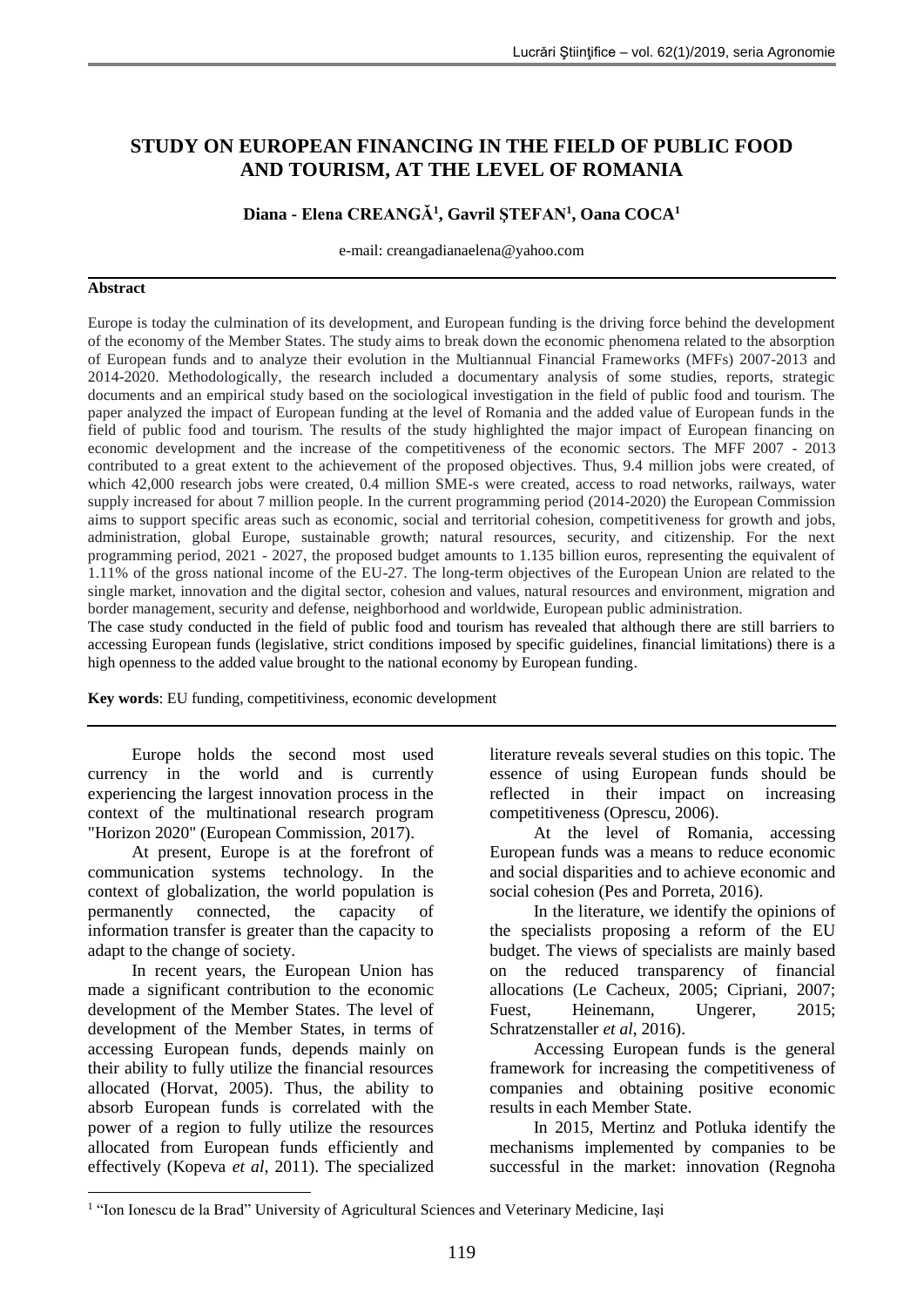and Lorincová, 2015, Audretsch *et al*, 2014, Triguero *et al*, 2014), export orientation (Mishra and Jaiswal, 2012, Cheptea *et al*, 2014), low price

#### **MATERIAL AND METHOD**

Documentary analysis represents the method with the highest weight in the present paper. The study aims to decompose the economic phenomena related to the absorption of European funds and to analyze their evolution in the 2007-2013 MFF; 2014- 2020.

The present study is based on an analysis of the strategic documents published by the European Commission during the period 2017-2018. These were analyzed according to the following criteria: accessibility of the text, relevance to the topic addressed, nature of the information extracted. Following the selection, the White Paper on the future of Europe and the way forward, document prepared by the European Commission in 2017, was the main starting point of the present study.

Depending on the phenomenon analyzed, to obtain a true and comprehensive result, we have attached major importance to the identification of the key elements that influence the absorption of European funds. Thus, they were analyzed deductively from the whole to the part, thus performing a deductive economic analysis. For example, we analyzed the financial allocation within the National Program for Rural Development (NPRD) 2014-2020, going along the line of its formation, with the highlighting of the main support measures related to the research field.

The empirical study includes a statistical survey based on a questionnaire, conducted to increase the relevance of the data presented. Thus, through the investigation, we set out to highlight the added value of European funds in the field of public food and tourism.

### **RESULTS AND DISCUSSIONS**

The European Commission reports a negative situation regarding the unemployment rate and the aging of the population. Thus, one of the objectives of the EU was to ensure for each generation a more prosperous situation compared to the previous generation. We are at a time when the unemployment rate for the population under 25 is 18.6%, while at the level of the entire working population is 8.2%. Studies conducted at the level of the European Commission show that Europe today faces challenges related to a deep digitalization of society. Most of the current jobs did not exist a decade ago, and forecasts show that in the coming years new activities will emerge, for which, today, we cannot imagine the usefulness. Thus, the whole society must adapt to these changes, being necessary reforms at the political, economic, social, cultural, etc. level. Major strategies (Dobson and Piga. 2013) and specialization (production / services) (Micic et al, 2014).

changes must take place at the level of the education system, which will ensure the preparation of future generations in this regard.

After the crisis started in 2008, a stagnation of economic progress was felt at the level of Europe. The crisis has led to the cancellation of large-scale projects leading to economic and structural deficiencies at the European level. Challenges at the level of the European Union have intensified, leading to the need for action strategies.

The MFF 2007 - 2013 contributed to a great extent to the achievement of the proposed objectives, such as (European Commission, 2017)

- 9.4 million people got a job;

- 8.7 million people have obtained a qualification;

- 95,000 research and innovation projects were developed;

- 42,000 research jobs were created;

- 400,000 small and medium-sized enterprises received support, creating a million jobs within them:

- access to improved water supply services for approximately 6 million people was facilitated;

- access to improved wastewater treatment services for 7 million people was facilitated;

- about 2,600 km of railway lines and 2,400 km of roads were built.

With the absorption of European funds, Member States began to accumulate technical progress, and the development cycle began with visible effects at local, national and international levels.

The expansion of financing possibilities for the Member States has led to general economic progress, contributing significantly to reducing disparities between states.

Whether we talk about the rural environment or the urban environment, the results of the implementation of the projects financed from European funds have contributed significantly to the economic growth of Romania, from the pre-accession period.

The programs proposed in the MFF 2014 - 2020 have received high attention from the Member States, as a result of the results obtained in the previous MFF.

The budgets granted in the MFF 2014-2020, by specific areas were:

- Economic, social and territorial cohesion - 371.4 billion euros;

- Competitiveness for growth and jobs - 142.1 billion euros;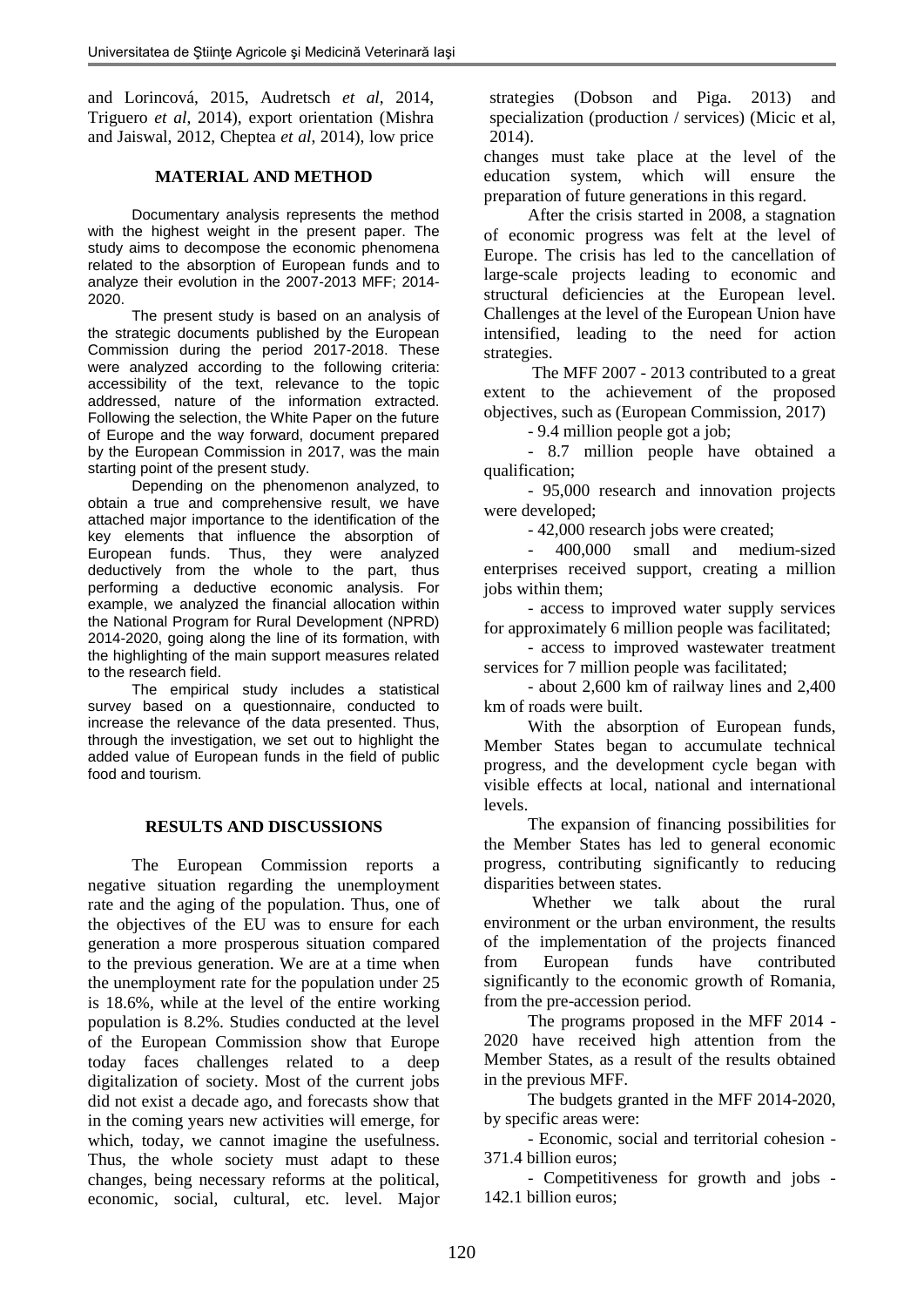- Administration - 69.6 billion euros;

- Global Europe -  $\epsilon$  66.3 billion;

- Sustainable growth; natural resources - 420.0 billion euros;

- Security and citizenship - 17.7 billion euros.

European funding plays a major role in the development of the national economy. Given the numerous possibilities of accessing the European funds that Romania had in the 2014-2020 MFF, people with entrepreneurial spirit have managed to develop economic activities, thus contributing to improving the living conditions of the population.

Within the NPRD 2014 - 2020, the total public allocation is 9,441,583,798 euros, out of which payments of 3,617,295,228 euros were made. Analyzing the public data available on the website of the Ministry of Agriculture and Rural Development (MARD), we can see that 58,037 projects were submitted within the NPRD 2014 - 2020, and until May 2019, financing contracts for 32,026 projects were concluded. The total payments made by the EU so far are 3,617,295,228 euros *(table 1).*

Table 1

| 38/5000           |               |        |                                                |       |                    |     |                   |                  |  |  |
|-------------------|---------------|--------|------------------------------------------------|-------|--------------------|-----|-------------------|------------------|--|--|
| Selected projects |               |        |                                                |       |                    |     |                   |                  |  |  |
|                   |               |        | Contracted projects (ongoing<br>and completed) |       | Projects completed |     | Canceled projects | Payments<br>made |  |  |
| No.               | Value (euro)  | No.    | Value (euro)                                   | No.   | Value (euro)       | No. | Value<br>(euro)   |                  |  |  |
| 34.999            | 4,695,111.803 | 32.026 | 4,109,279,570                                  | 7.425 | 584,828,851        | 160 | 38,336,725        | 3,617,295,228    |  |  |

**The state of implementation of the NPRD 2014 – 2020**

Analyzing the main sub-measures financed under the NPRD 2014 - 2020, it can be observed that the interest in accessing the European funds is high. Information on the main sub-measures funded through NPRD 2014 - 2020 was extracted from the report prepared by MARD.

In the NPRD 2014 - 2020, the rural population benefited from the support needed to develop the activities carried out. Whether we are talking about agricultural activities or nonagricultural activities, the financing possibilities have been numerous.

Table 2

| The stage of implementation of NPRD 2014 - 2020 - the main measures related to the field of study |
|---------------------------------------------------------------------------------------------------|
|---------------------------------------------------------------------------------------------------|

|                                                                                                          | Selected projects |                 | Contracted projects |                 |                    |                 |                      |                 |                         |
|----------------------------------------------------------------------------------------------------------|-------------------|-----------------|---------------------|-----------------|--------------------|-----------------|----------------------|-----------------|-------------------------|
| Submeasure                                                                                               |                   |                 | Contracted projects |                 | Proiects completed |                 | Canceled<br>projects |                 | Payments<br>made - euro |
|                                                                                                          | No.               | Value<br>(euro) |                     | Value<br>(euro) | No.                | Value<br>(euro) | No.                  | Value<br>(euro) |                         |
| 6.2 "Support for<br>setting up non-<br>agricultural<br>activities in<br>rural areas"                     | 1,892             | 111,320,000     | 1,852               | 108,958,000     | 243                | 13,830,000      | 10                   | 580,000         | 80,605,904              |
| 6.3 "Support for<br>the<br>development of<br>small farms"                                                | 10,878            | 163,170,000     | 8,896               | 133,398,750     | 1.657              | 24,855,000      | 12                   | 180,000         | 95,410,376              |
| 6.4<br>"Investments in<br>the creation<br>and<br>development of<br>non-agricultural<br>activities"       | 985               | 162,489,275     | 879                 | 145,839,564     | 237                | 30,889,526      | 32                   | 4,647,008       | 56,436,285              |
| 19.2 "Support<br>for the<br>implementation<br>of actions<br>within the local<br>development<br>strategy" | 4,903             | 287,368,967     | 4,877               | 286,077,780     | 538                | 34,391,138      | 26                   | 1,186,621       | 106,123,271             |

Source: MARD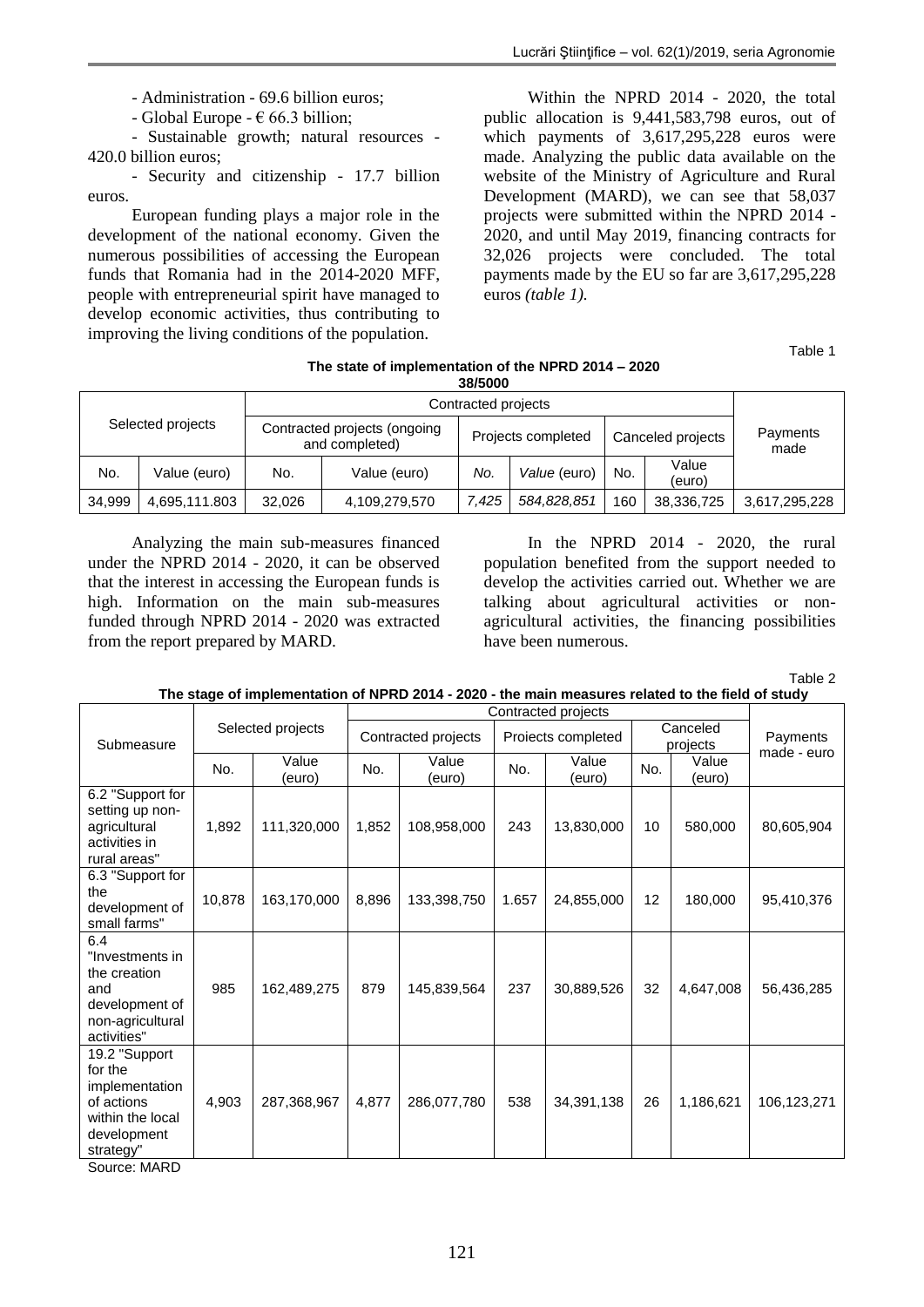European funding has been a means of developing economic activities in rural areas in recent years. Through accessing European funds, companies have invested in intelligent business management systems. Thus, rural companies have become more competitive, managing to face the new challenges at the national and international level.

Related to the field of study, within the NPRD 2014-2020 support for public food and tourism was granted through the following submeasures: 6.2 "Support for setting up nonagricultural activities in rural areas"; 6.3 "Support for the development of small farms"; 6.4 "Investments in the creation and development of non-agricultural activities"; 19.2 "Support for the implementation of actions within the local development strategy". The total public allocation was 724,348,242 euros, being made until May 2019, payments amounting to 338,575,836 euros (table 2). The large number of projects submitted highlights the interest of the contractors for this field of activity.

Analyzing the data in Table 2, we find that a significant number of projects were terminated. This can be correlated with the poor information of the applicants of the European funding. In most cases, failure to comply with the conditions to be met leads to their failure to comply and termination of financing contracts.

Due to the support programs for the activity in the rural area, we are talking today about companies with modern technical capital, which provide jobs for the population in the rural area and constantly contribute to the growth of the local economy.

In 2017, the EU Financing Guide for the tourism sector (2014 - 2020) was developed at the EU level. Within this strategic document, all the financing possibilities for the tourism sector were presented between 2014 and 2020.

Within the EU Financing Guide for the tourism sector (2014-2020) were presented the most relevant programs for the tourism sector within the EU:

*The European Fund for Strategic Investments supports the following actions in the field of tourism:*

- transport infrastructure;

- investments in the energy efficiency of tourist resorts and hotels;

- revitalizing the deactivated industrial areas by transforming them into areas where recreational activities can take place;

- financing of SMEs in the field of tourism;

- investment platforms dedicated to tourism. *ERDF - supports investments for:*

- research activities in tourism;

- development of IT products for tourism applications, databases;

- innovation of tourist services;

- diversification of the offer of tourism products and services;

- supporting cooperation in all industries in the tourism sector - setting up clusters;

- supporting regional development by ensuring the link between the inland and coastal regions;

- improving the energy efficiency of SMEs active in tourism;

- supporting entrepreneurship in the field of tourism.

In the MFF 2021-2027, the European Commission intends to invest in the following strategic areas:

- the single market, innovation and the digital sector -187.4 billion euros;

- cohesion and values - 442.4 billion euros;

- natural resources and environment - 378.9 billion euros;

- migration and border management -  $\epsilon$  34.9 billion;

- security and defense - 27.5 billion euros;

- Neighborhood and the whole world - 123 billion euros;

- European public administration - 85.3 billion euros;

European funding is the driving force behind economic development. In recent years, through the absorption of European funds, there has been a significant expansion of the key sectors of the national economy.

To increase the relevance of the present study, we conducted a sociological survey based on a questionnaire. Thus, the questions were addressed to 15 economic agents from the North-East and South-East Development Regions, who accessed European funds through NPRD 2007- 2013, NPRD 2014-2020, Regional Operational Program (ROP) 2007-2013 and ROP 2014 - 2020.

Of the 15 respondents to the questionnaire, 58% accessed European funds in the present MFF (2014-2020). We also highlight in this context that the number of applicants for European funds has increased significantly compared to the previous MFF (*Figure 1*). The opening towards the support programs is mainly due to the success that the applicants had during the period 2007 - 2013.

.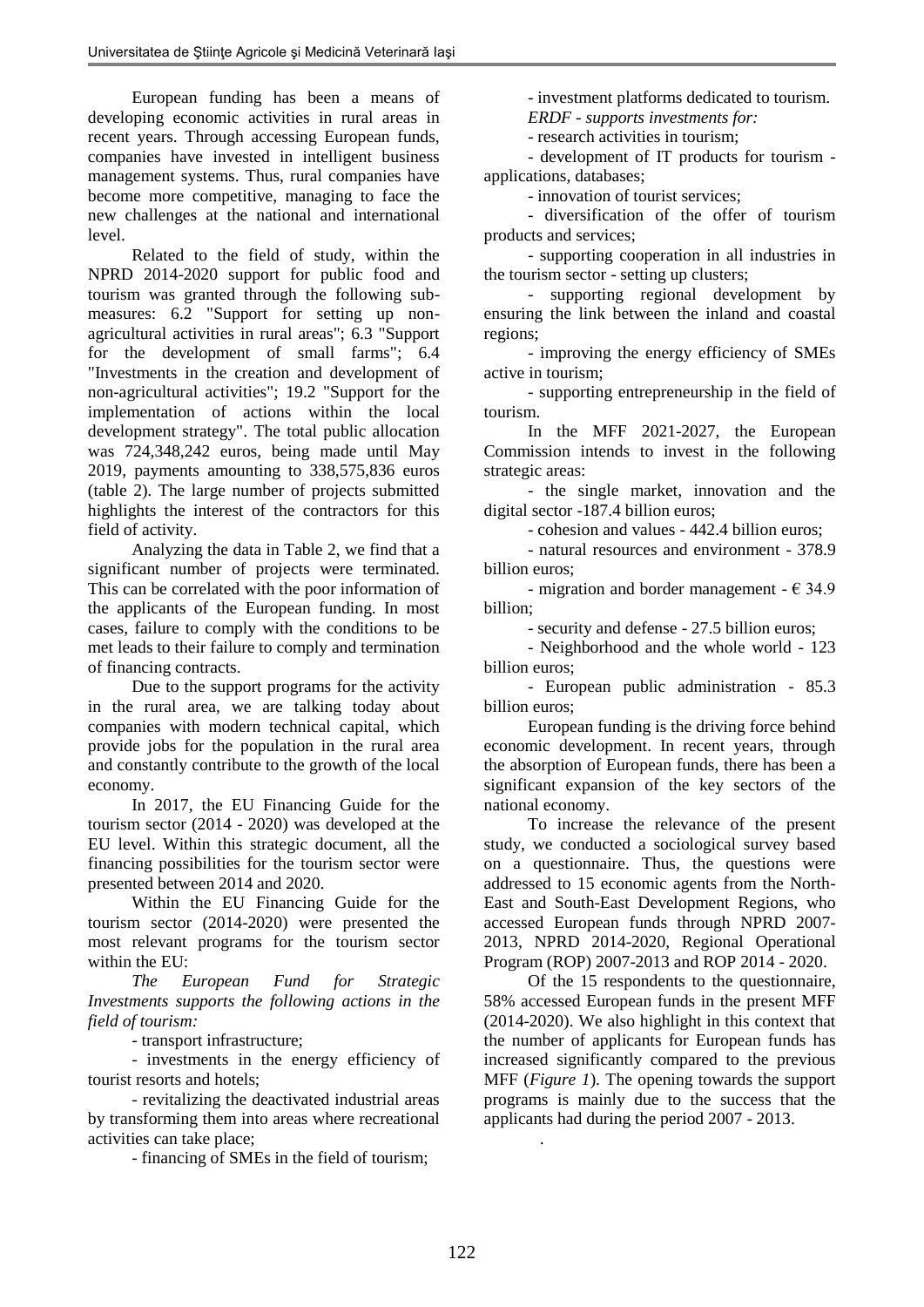

Figure 1 **Group of respondents by area of accessing European funds (%)**

Of the 15 respondents, only 17% did not encounter difficulties in accessing the European funds, while 33% had difficulties caused to limit the possibilities of limiting co-financing for investigations. A weight of 25% of the respondents and the difficulties in the legislative matters are encountered, and 17% encounter difficulties related to multiple criteria and selection conditions imposed by the guide (*figure 2*). The study answers to the category of care of the beneficiaries to overcome the use of the barrier.



Figure 2 **Group of respondents according to the difficulties encountered in accessing European funds (%)**

Of the 15 respondents to the questionnaire, 42% stated that there is a high degree of appreciation from the clients that the infrastructure is created by accessing European funds (*figure 3*).

Given that access to European funds is strictly conditional on compliance with a set of principles, the infrastructures created correspond to international standards.



Figure 3 **The degree of coverage of the market requirements of the infrastructures created by accessing the European funds(%)**